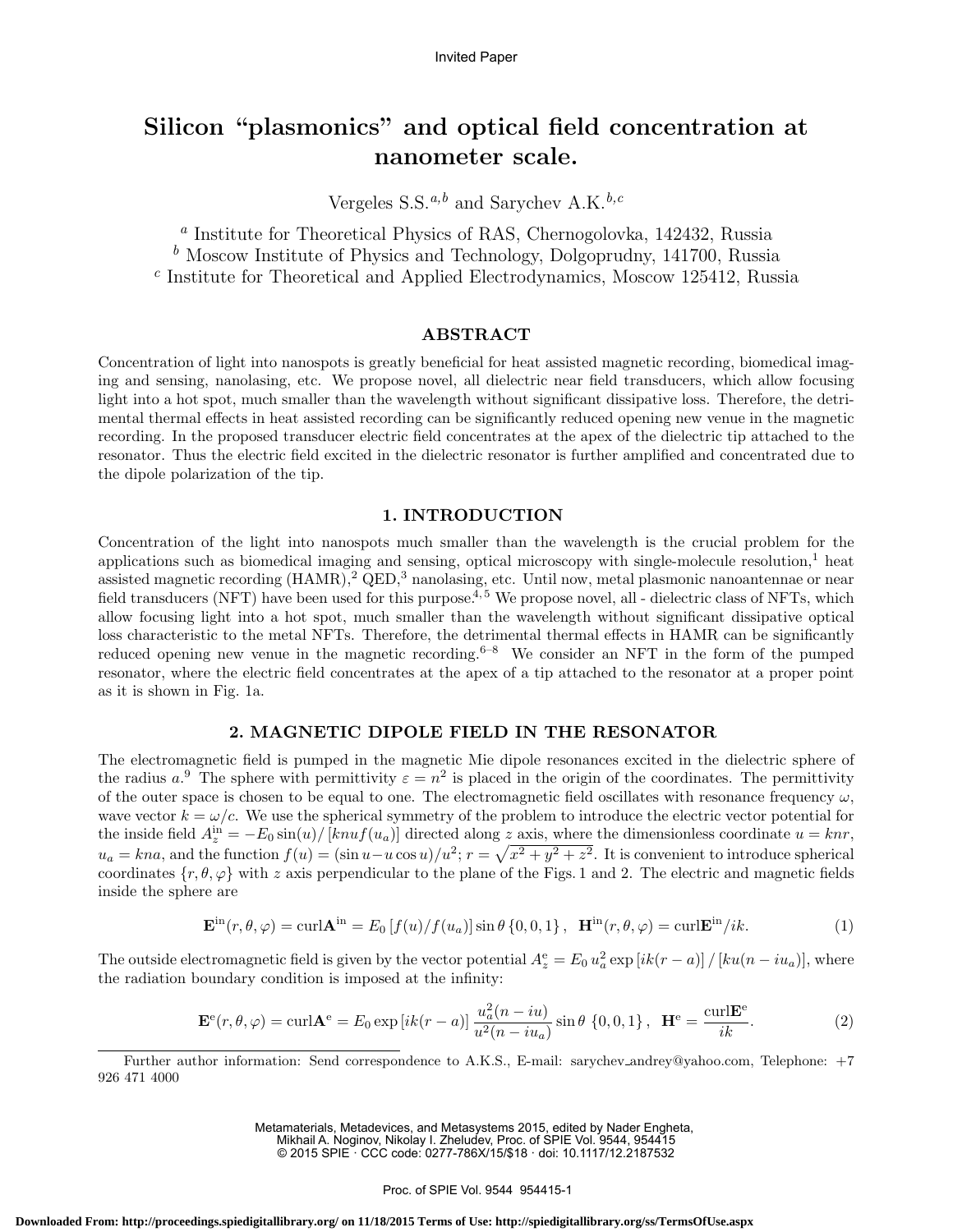That is electric field in the magnetic dipole resonance circulate around  $z$  axis, which is perpendicular to the figure plane.

The vector potentials  $\mathbf{A}^{\text{in}}$  and  $\mathbf{A}^{\text{e}}$  are chosen in such a way that the boundary conditions  $E^{\text{in}}_{\varphi}(a) = E^{\text{e}}_{\varphi}(a) = E_0$ and  $H_r^{\text{in}}(a) = H_r^{\text{e}}(a)$  automatically accomplish. The third boundary condition  $H_\theta^{\text{in}}(a) = H_\theta^{\text{e}}(a)$  gives the equation for the resonance frequencies

$$
u_a \cos u_a + (n^2 - 1 - in u_a) \sin u_a = 0.
$$
 (3)

Substituting here the silicon red–infrared parameters  $n^2 = \varepsilon_{Si} \simeq 15^{10,11}$  we obtain the roots  $u_1 \approx 3.01-0.1i$ ,  $u_2 \approx$  $6.16 - 0.19i$ ,  $u_3 \approx 9.33 - 0.23i$ , etc.

It follows from Eq. (3) that the first, second and third magnetic dipole resonances take place at the wavelength  $\lambda = 900 \, nm$  for the silicon micro particles with radii  $a \simeq 111$ , 228, and 345 nm correspondingly. The Q factors for the resonances equal to  $Q \cong 14.5, 15.9$  and 20.5 correspondingly. We use the electromagnetic field of the first resonance to effectively illuminate the tip. For the refractive index  $n \gg 1$  the resonance frequency and Q factor estimate from Eq. (3) as  $u_m = \pi m (1 - n^{-2} - i \pi m n^{-3})$  and  $Q_m = n (n^2 - 1) / (2 m \pi)$ ,  $m = 1, 2, ...,$  where the imaginary part stands for the radiative loss assuming that the absorption is small. Note the silicon refractive index is not large enough and the analytical equations give semi-qualitative esteem only.

Our computer simulations, presented in Figs. 1,2, we performed in FEMLAB environment. The whole system including tip, resonator, and waveguide have been surrounded by perfect matching layer (PML) sphere, which radius is about 10a. The waveguide port, which is placed near the intersection of the dielectric waveguide and the PML sphere, is used to launch the em wave in the waveguide, which in turn pumps the spherical resonator. The length of the tapered waveguide waist was optimized in order to achieve maximum field intensity inside the resonator. The maximum of the resonator field corresponds to the minimum amplitude of the reflected wave in the waveguide.

Calculations are done for the silicon resonator operating in the red and near infrared spectral range ( $\lambda$ ) 800 nm) where the permittivity of Si  $\varepsilon \simeq 15$  (see e.g.<sup>10,11</sup>); the ohmic loss is neglected as being much smaller than the radiation loss. We assume, for simplicity, that the permittivity of the surrounding space is one. The external field  $(r > a)$ , which excites the tip, can be rewritten as

$$
E_x^e = E_\varphi^e \sin \varphi, \quad E_y^e = -E_\varphi^e \cos \varphi \tag{4}
$$

where the amplitude  $E^e_\varphi$  (see Eq. 2) is determined by em energy pumped in the resonator through the waveguide shown in Fig. 1.

## 3. POLARIZATION OF A PROLATE BODY PLACED IN NONUNIFORM ELECTROMAGNETIC (EM) FIELD

In the proposed NFT the dielectric beak is attached to the spherical resonator (Fig. 1). The nonuniform resonator field, given by Eqs. (2),(4), excites the beak. We consider now one of a basic nanophotonics problem, namely, the field distribution inside a prolate body of rotation, which is placed in a nonuniform em field. The axis of the body of rotation is chosen as "y" axis. That is the body is a cylinder, which radius  $r$  depends on the coordinate y. We find the internal electric field in the much elongated cylinder of the length  $2b \gg r$ . The maximum radius  $\max[r(y)] \equiv g \ll b$ , and the body is assumed to be rather smooth, that is  $dr(y)/dy \ll 1$ . The end points of the body are placed at  $y = \pm b$ , corresponding to its length 2b. For example, the radius r of the elliptic cylinder varies as

$$
r(y) = g\sqrt{1 - (y/b)^2},
$$
\n(5)

where  $b \gg g$  are semi-axes.

The cylinder is excited by the longitudinal field  $E^{\rm e}(y)$  directed along y axis. The material of the cylinder is characterized by permittivity  $\varepsilon = n^2$  or conductivity  $\sigma \equiv -i\omega(\varepsilon - 1)/4\pi$ . Full electric field  $E^b(y)$  is the sum of the external field and the field induced by the electric current and charge

$$
E^{b}(y) = E^{e}(y) - \frac{\mathrm{d}\Phi(y)}{\mathrm{d}y} + ikA_{y}(y), \tag{6}
$$

#### Proc. of SPIE Vol. 9544 954415-2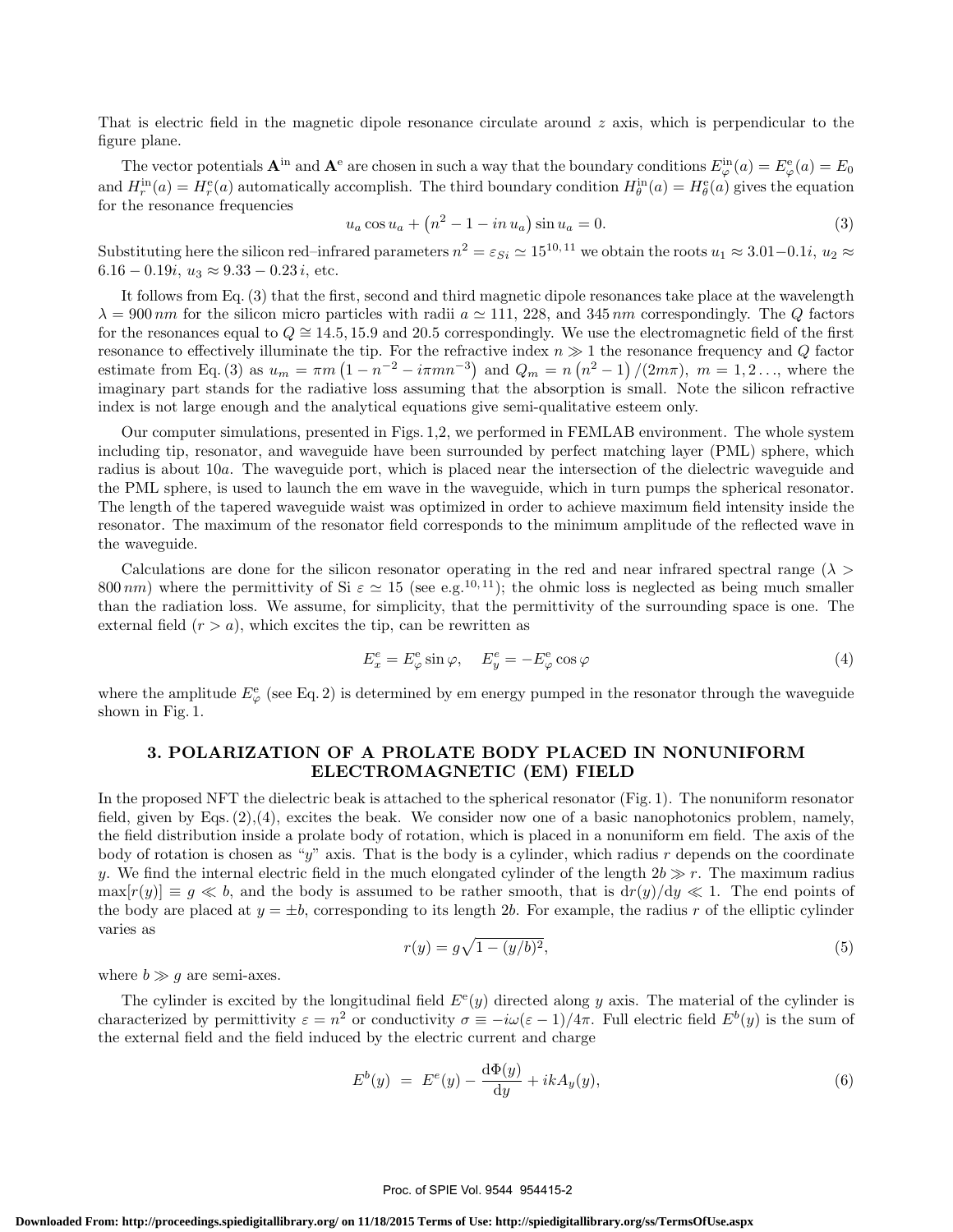

Figure 1. a) NFT consisting of cylindrical waveguide (radius  $\rho$ ), spherical resonator (radius a) and prolate ellipsoidal nanotip; the diameter  $5 \, nm$  of the nanoparticle, hanging bellow the apex, corresponds to the area of the electric field concentration; b) numerical simulation in FEMLAB environment of the magnetic field  $|H|$  [A/m], which is pumped in the resonator through the waveguide ( $\rho = 107$ ,  $a = 111 \, nm$ ,  $\lambda = 900 \, nm$ ). c) Electric field ln |E| [V/m] excites the tip of length  $b = 130 \, nm$  and small semi-axis  $g = 10 \, nm$ ; vertical waveguide orientation; d) the same but waveguide is inclined.

where  $\Phi$  and  $A_y$  are scalar and vector potentials;  $k = \omega/c$ . The transversal field, induced by the current and charge, is neglected since we assume  $dr(y)/dy \ll 1$ . Then the electric current is given by the Ohm law  $J(y) = \pi r^2 f(y) \sigma E^b(y)$ ; the correction for the skin effect equals to  $f(y) = 2J_1(u)/u$ , where  $u = nkr(y)$  and  $J_1$  is the  $1^{st}$  Bessel function. The electric potential  $\Phi$  is produced by the charge, which is always distributed over the surface of the cylinder. Let  $q(y)$  be the linear density of the charge, then the potential at the axis "y" is given by the integral

$$
\Phi(y) = \int_{-b}^{b} \frac{e^{ik|y-y'|} q(y') dy'}{\sqrt{(y-y')^2 + r(y')^2}}.
$$
\n(7)

The most important singular part of the electric potential  $\Phi(y)$  can be extract from the Eq. (7) in the following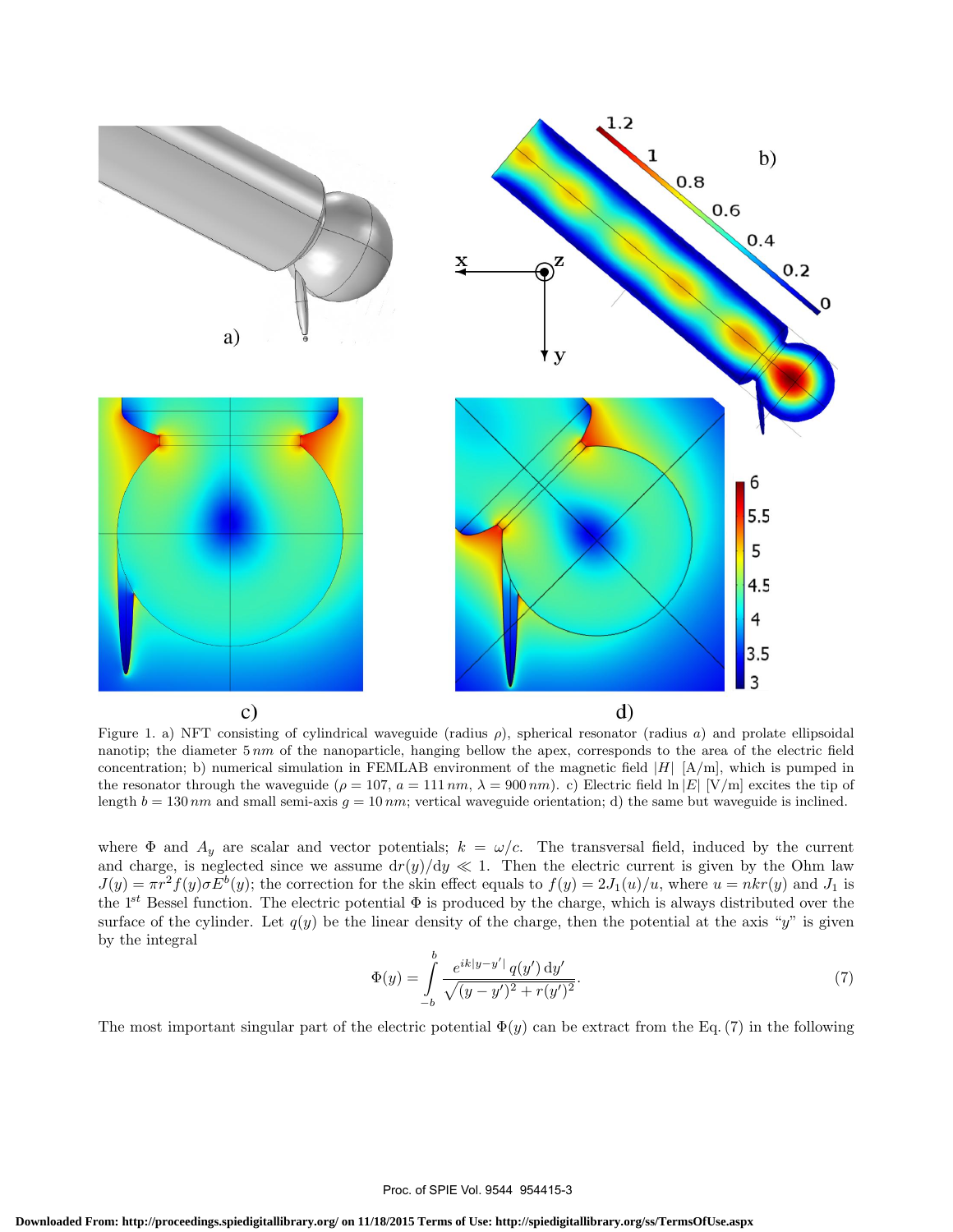way

$$
\Phi(y) \approx q(y) \int_{-b}^{b} \frac{dy'}{\sqrt{(y-y')^2 + r(y')^2}} + \int_{-b}^{b} \frac{\left[ q(y')e^{ik|y-y'|} - q(y) \right] dy'}{\sqrt{(y-y')^2 + r(y')^2}} \equiv \Phi_0(y) + \Phi_1(y)
$$
\n(8)

To solve the first integral note that the term  $r(y')^2 < g^2$  in the square root is only important for  $|y - y'| < g$ . We replace  $r(y')^2$  by  $r(y)^2$  since it is assumed that  $dr(y)/dy \ll 1$ :

$$
\Phi_0(y) \approx q(y) \log \left( \frac{\sqrt{(b+y)^2 + r(y)^2} + b + y}{\sqrt{(b-y)^2 + r(y)^2} - b + y} \right) \approx \frac{q(y)}{C(y)}; \quad \frac{1}{C(y)} = \ln \frac{b^2 - y^2}{r^2(y)} \gg 1. \tag{9}
$$

Thus the electric potential linearly depends on the charge density in the logarithmic approximation. The integral for potential  $\Phi_1(y)$  in Eq. (8) has no singularity at  $y = y'$ . Therefore the potential  $\Phi_1(y)$  gives only small correction to  $\Phi_0(y)$ . Yet,  $\Phi_1$  can be important when  $b \geq \lambda$  since the phase of  $\Phi_1$  is shifted in respect to the charge  $q(y)$  and, therefore,  $\Phi_1(y)$  gives the radiation loss.

Using the same approach we obtain the vector potential  $A_y(y) \approx L(y)J(y)/c$ , where  $L(y) = C(y)^{-1}$  $\ln\left[ (b^2-y^2)/r^2(y) \right]$ , is the linear inductance, c – speed of light. We substitute the potentials  $\Phi_0$  and  $A_y$  in the Ohm law, use the charge conservation  $i\omega q = dJ/dy$  and obtain close equation for the electric current

$$
J(y) = \pi r^2 f(y)\sigma \left[ E^e(y) - \frac{1}{i\omega} \frac{d}{dy} \frac{1}{C(y)} \frac{d}{dy} J(y) + ik \frac{L(y)}{c} J(y) \right], \ J(\pm b) = 0.
$$
 (10)

There is no problem to solve the above equation numerically and find the current J and internal field  $E^b$  =  $J/(\pi r^2 f(y)\sigma)$  for any distribution of the external field  $E^e(y)$ . Note that in the case of strong skin effect (Re  $\sigma \to$  $\infty$ ) the expression in the square brackets in r.h.s. Eq. (10) vanishes, which corresponds to the well known antenna equation. $12, 13$ 

There is very important particular case of the prolate ellipsoid, when the local radius  $r(y)$  is given by Eq. (5), and, therefore, the capacity and inductance do not depend on the position:  $C = 1/L = 1/[2\ln(b/g)]$ . We consider rather small ellipsoid  $b \ll \lambda$  and neglect, for simplicity, the skin effect and inductance. Then Eq. (10) takes the form of the hypergeometric equation

$$
(1 - y_1) y_1 \frac{d^2 E^b}{dy_1^2} + 2 (1 - 2y_1) \frac{dE^b}{dy_1} - (2 + D_0) E^b + D_0 E^e(y_1) = 0,
$$
\n(11)

where we use the dimensionless coordinate  $y_1 = (1 - y/b)/2$ ,  $D_0 = 2/[n_y(\varepsilon - 1)]$ , depolarization coefficient  $n_y = (g/b)^2 \ln(2b/g)$ . The solution of Eq. (11), which is regular for  $0 \ge y_1 \le 1$ , is given by the following equation

$$
E^{b}(y_1) = D_0^2 \left[ \int_0^{y_1} (1-t)t W(y_1, t) E^{e}(t) dt + Y(y_1) \frac{\sin(\alpha \pi)}{\pi} \int_0^1 (1-t)t Y(t) E^{e}(1-t) dt \right],
$$
 (12)

where the Green function equals to

$$
W(y_1, t) = Y(y_1)V(t) - Y(t)V(y_1),
$$
\n(13)

where  $Y(y)$  and  $V(y)$  are two independent solutions of the homogeneous equation (11) when  $E^e = 0$ . The regular solution

$$
Y(y) = \frac{\sin(\pi\alpha)}{\pi(\alpha-2)(\alpha-1)} \sum_{n=0}^{\infty} \frac{\Gamma(n-\alpha+3)\Gamma(n+\alpha)}{n!(n+1)!} y^n = F(\alpha, 3-\alpha, 2, y),\tag{14}
$$

is the standard hypergeometric function, where  $\alpha = (3 + \sqrt{1 - 4D_0})/2$ . The function  $V(y)$  in Eq. (13) is the second solution of the homogeneous equation (11), which we choose in the following form

$$
V(y) = \frac{1}{D_0 y} + Y(y)(f_0 + \log y) + \phi(y)
$$
\n(15)

#### Proc. of SPIE Vol. 9544 954415-4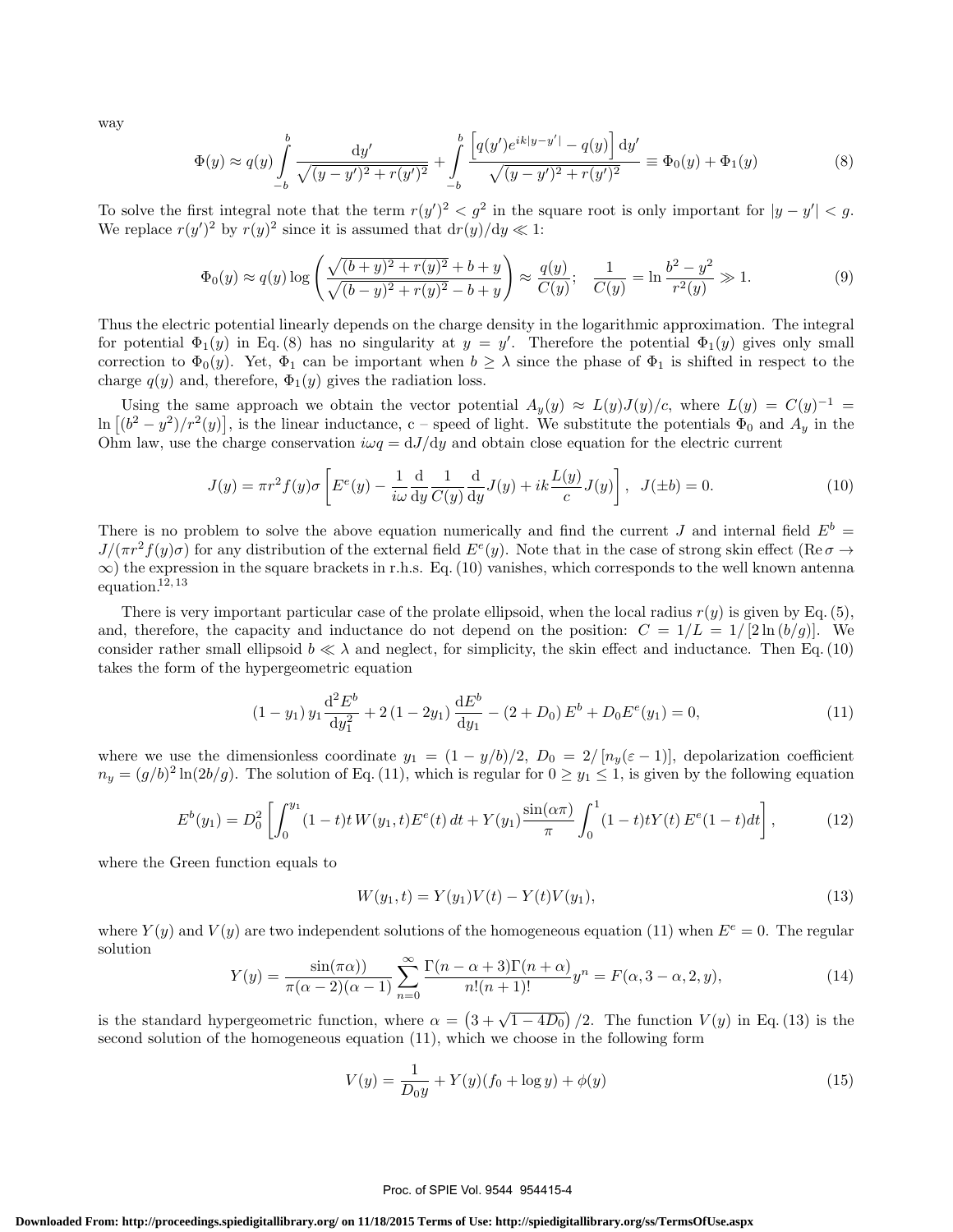where  $f_0 = 1 - H_{2-\alpha} - H_{\alpha-1}$ ,  $H_n$  is the Harmonic Number of the order n; the function

$$
\phi(y) = \sum_{n}^{\infty} \left[ H_{-\alpha+n+2} + \psi(\alpha+n) - 2H_n - \frac{1}{n+1} + \gamma \right] y^n,
$$
\n(16)

where  $\gamma$  is the Euler constant,  $\psi(y) = d \ln \Gamma(y)/dy$  is the polygamma function. The sum for  $\phi(y)$  absolutely converges for  $|y| < 1$ .

The equation for the internal field  $E^b$  is much simplified when the external field expands in the series  $E^e$  =  $\sum_{m=0}^{m=n} E_m y_1^m$ . Then the internal field in the tip is the also polynomial  $E^b = D_0 \sum_{m=0}^{m=n} E_m W_m$ , where the polynomial

$$
W_m(y_1) = \frac{m! (m+1)!}{\Gamma(4-a+m)\Gamma(1+a+m)} \sum_{k=0}^{k=m} \frac{\Gamma(3-a+k)\Gamma(a+k)}{k! (k+1)!} y_1^k.
$$
 (17)

For example, let us suppose that the external field approximates by third order polynomial  $E^b(y_1) = E_0^b +$  $E_1^b y_1 + E_2^b y_1^2$  then Eq. (17) gives the internal field in the following form:

$$
E^{b}(y_1) = \frac{D_0}{D_0 + 2} \left[ E_0^{b} + E_1^{b} \frac{2 + (D_0 + 2)y_1}{D_0 + 6} + E_2^{b} \frac{12 + y_1(D_0 + 2)(6 + y_1(D_0 + 6)))}{(D_0 + 6)(D_0 + 12)} \right].
$$
 (18)

In the case of the much elongated ellipsoid, when  $D_0 \gg 1$ , the internal nonuniform field  $E^b(y)$  follows the external nonuniform field  $E^b(y) \approx E^e(y)$ . Recall that above results have been obtained with so-called logarithmic accuracy: we assume that not only  $b/q \gg 1$  but also  $\ln(b/q) \gg 1$ .

### 4. FIELD ENHANCEMENT AT THE APEX OF THE DIELECTRIC TIP

We consider the tip in Fig. 1 in the form of a prolate ellipsoid with semiaxes b and  $g \ll b$ . Note that the field in a rectangular nanocelynder is less enhanced, as it is shown in Fig. 2b (black curve). The tip is placed in the equatorial "x, y" plane  $(\theta = \pi/2)$  with its longer axis parallel to y - axis as it is shown in Fig. 1. The center of the tip is located on x - axis at the distance d from the center. For the thin tip  $g \ll a$ , the inside field  $\{E_x^b, E_y^b\}$ can be estimated as the field in a prolate ellipsoid that is placed in the external field given by Eq. (1). The field enhancement at the apex of the sharp dielectric tip can be understood as follows: $14$  the external driving field, polarized along tip axis, drives the bounded electrons periodically forth and back along the tip shaft with the same frequency as the exciting field. Because of the small surface area near the tip apex the uniform displacement of the bounded electrons gives rise of a huge surface charge accumulation at the tip apex. These charges generate a secondary field which is seen in Fig. 1 as enhanced field at the tip apex. The electric charges  $q(y)$  are induced on the surface of the tip by the external inhomogeneous field  $E_y^e(y)$ . When the external electric field  $E_y^e(y)$  is expanded in a series  $E_y^e = E_0^e + E_1^e y_1 + E_2^e y_1^2 + \ldots$ ,  $y_1 = (1 - y/b)/2$ , the field in the tip is also polynomial, as it follows from Eq. (18). The internal field, extrapolated to the apex, equals to

$$
E_y^b(b) = \frac{D_0}{D_0 + 2} \left[ E_0^e + \frac{2E_1^e}{D_0 + 6} + \frac{12E_2^e}{(D_0 + 6)(D_0 + 12)} \cdots \right],
$$
\n(19)

For the elongated tip, where  $D_0 \gg 1$ , the internal field close to the applied  $E_y^b \simeq E_y^e$ . The field, which is perpendicular to the tip shaft, approximates as  $E_x^b = E_x^e/[1 + n_x (\varepsilon - 1)]$ , where the transversal depolarization factor equals to  $n_x \approx 1/2$  for  $g \ll b$ . The electric field intensity  $I_s$  at the surface of the tip  $I_s(y) = \varepsilon^2 |\mathbf{E}^b \cdot \mathbf{n}^b|$  $^2$  +  $\left|\mathbf{E}^b - \left(\mathbf{E}^b \cdot \mathbf{n}^b\right)\right|$ <sup>2</sup> is shown in Fig. 2a, where  $n^b$  is normal to the surface. The field intensity at the apex of the tip estimates from Eqs. (4) and (19) as

$$
I_s (b) \simeq |E_0|^2 \frac{a^4 \left(d^2 \varepsilon^2 + b^2\right) \left((b^2 + d^2)k^2 + 1\right)}{\left((ak)^2 + 1\right) (b^2 + d^2)^3},\tag{20}
$$

where  $E_0$  (see Eq. 4) is the field at the surface of the resonator and  $k \approx \pi/(na)$  is the resonance wavevector. For  $n \gg 1$  the tip intensity  $I_s(b)$  achieves maximum value

$$
I_m \simeq |E_0|^2 \varepsilon^2 (\pi a^2/b^2)^2 (a^2/(\pi^2 b^2) + \varepsilon^{-1}) (a^2/b^2 + 1)^{-3}
$$
 (21)

#### Proc. of SPIE Vol. 9544 954415-5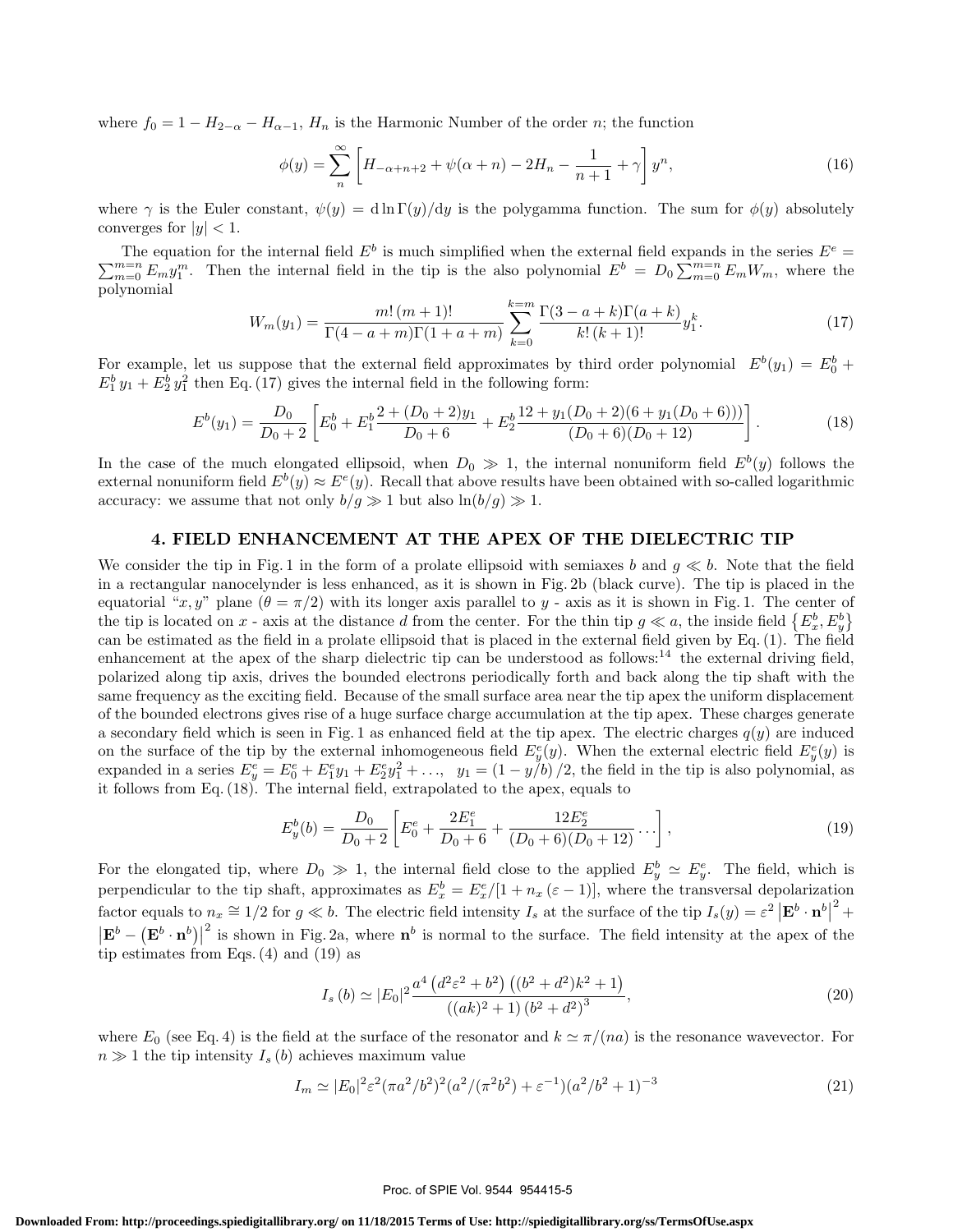for  $d \approx a$ . The maximum intensity  $I_m$  estimates for the silicon resonator with the resonance wavelength  $\lambda_r =$ 900 nm,  $(\varepsilon \approx 15)$  and geometric parameters  $a = 111$  nm,  $b = 150$  nm,  $g = 10$  nm as  $I_m \approx 20|E_0|^2$  (see Fig. 1c). The cascade enhancement of the electric field is being achieved: first, there is a resonance in the dielectric resonator, then the resonant field is further amplified due to the tip polarization  $(c.f.<sup>15</sup>)$ . The electric field just outside the apex approximates as

$$
I(y_2) = I_m \left[ \left( 2y_2 / \varepsilon + 1 \right) / \left( 2y_2 + 1 \right) \right]^2, \tag{22}
$$

where  $y_2 = (y - b)/R > 0$  and  $R = g^2/b$  is the curvature of the tip at the apex. Electric field concentrates in the sub-wave volume that scale  $\sim R^3 \ll g^3 \ll \lambda^3$  (Fig. 2b) is of the same order or even smaller than in plasmonic nanoantennae.<sup>16</sup>

The spherical silicon resonator, where the tip is protrude from, is pumped through the dielectric waveguide. Hereby, we deliver the electric field to the apex without widespread exposure in contrast to ANSOM. We consider the silicon cylindrical waveguide attached to the resonator as it is shown in Fig. 1d. To effectively pump the resonator, we should match the impedances of the resonator  $Z_r$  and waveguide  $Z_w$ . The input impedance  $Z_r$  is defined by the equation  $[\mathbf{n}^r \times [\mathbf{n}^r \times \mathbf{E}_0]] = Z_r [\mathbf{n}^r \times \mathbf{H}_0]$ , where  $\mathbf{E}_0$  and  $\mathbf{H}_0$  are the fields at the surface of the resonator given by Eq. (2) and  $\mathbf{n}^r = -\mathbf{r}/r$  is the inward normal. At the magnetic resonance  $Z_r$ , remains the same for any point at the surface and approximates as  $Z_r \approx 0.4 + 1.1 i$  for  $\lambda_r = 900 \, \text{nm}$ .

When the radius  $\rho$  of the dielectric waveguide is sufficiently large  $\rho kn > 1$ , the electromagnetic wave is well confined inside. Then the waveguide impedance, calculated from the equation  $[\mathbf{n}^r \times [\mathbf{n}^r \times \mathbf{E}^w]] = Z_w [\mathbf{n}^r \times \mathbf{H}^w]$ , takes the value  $Z_w = n^{-1} \approx 0.252 \neq Z_r$ . There is no matching between the waveguide and the resonator so that the reflectance  $R_w = |(Z_w - Z_r)/(Z_w + Z_r)|^2 > 0.75$ . To decrease the reflectance  $R_w$  between the waveguide and the resonator we decrease the waveguide radius. When the waveguide radius  $\rho$  decreases below the critical value

$$
\rho_c = \nu_{01}/(k\sqrt{n^2 - 1}),\tag{23}
$$

where  $\nu_{01}$  is the first zero of the Bessel function  $J_0$ , the phase constant estimates as

$$
q \simeq k \sqrt{1 + \frac{4}{(\rho k)^2} \exp\left[-\left(n^2 + 1\right) J_0\left(p\right) / \left(p J_1\left(p\right)\right) - 2\gamma\right]},\tag{24}
$$

where  $\gamma$  is Euler constant,  $p = \rho k \sqrt{n^2 - 1}$ ,  $J_0(p)$  and  $J_1(p)$  are the Bessel functions. Since q is exponentially close to k the electromagnetic field spills out of the waveguide and spreads over all the space. In this case, the waveguide impedance  $Z_w$  depends on the coordinates and takes almost any values in the plane perpendicular to the waveguide axis. We optimize the position of the resonator in respect to the waveguide to achieve maximum field in the resonator. For  $\lambda = 900 \, nm$  we match the resonator and the waveguide by introducing a tapered waveguide waist, with a radius  $\rho_w = 65 \, nm \langle \rho_c \rangle$  and length 9 nm reducing the reflectance  $R_w \langle 0.1 \rangle$  (Fig. 1a,c). That is almost all external power W is pumped into the resonator, where the electric field intensity of  $|E_0|^2$  is increased  $Q$  times in respect to the pumped field. The resulting intensity enhancement  $G$  at the tip apex could be as large as  $G \sim Q \varepsilon^2 a^6 / (a^2 + b^2)^3 \gg 1$ .

### 5. CONCLUSIONS

In conclusion, we propose to use the phenomenon of the resonance in the specially designed cascade dielectric structures to obtain strong field enhancement in a nanospot. Our NFT can be made from any transparent optically dense dielectric material. The huge field concentration is achieved without energy loss in the metal particles. For the practical application the two-dimensional design could be more preferable. Our computer simulations show that the dielectric edge, which is protruded from cylinder resonator, can also concentrate the em field. The designed systems could be used for heat assisted recording, nano sensing, local TERS and many other applications. Energy power released in a hotspot can be increased if the hotspot is a grain made of appropriate plasmonic material<sup>18</sup> possessing the surface resonance.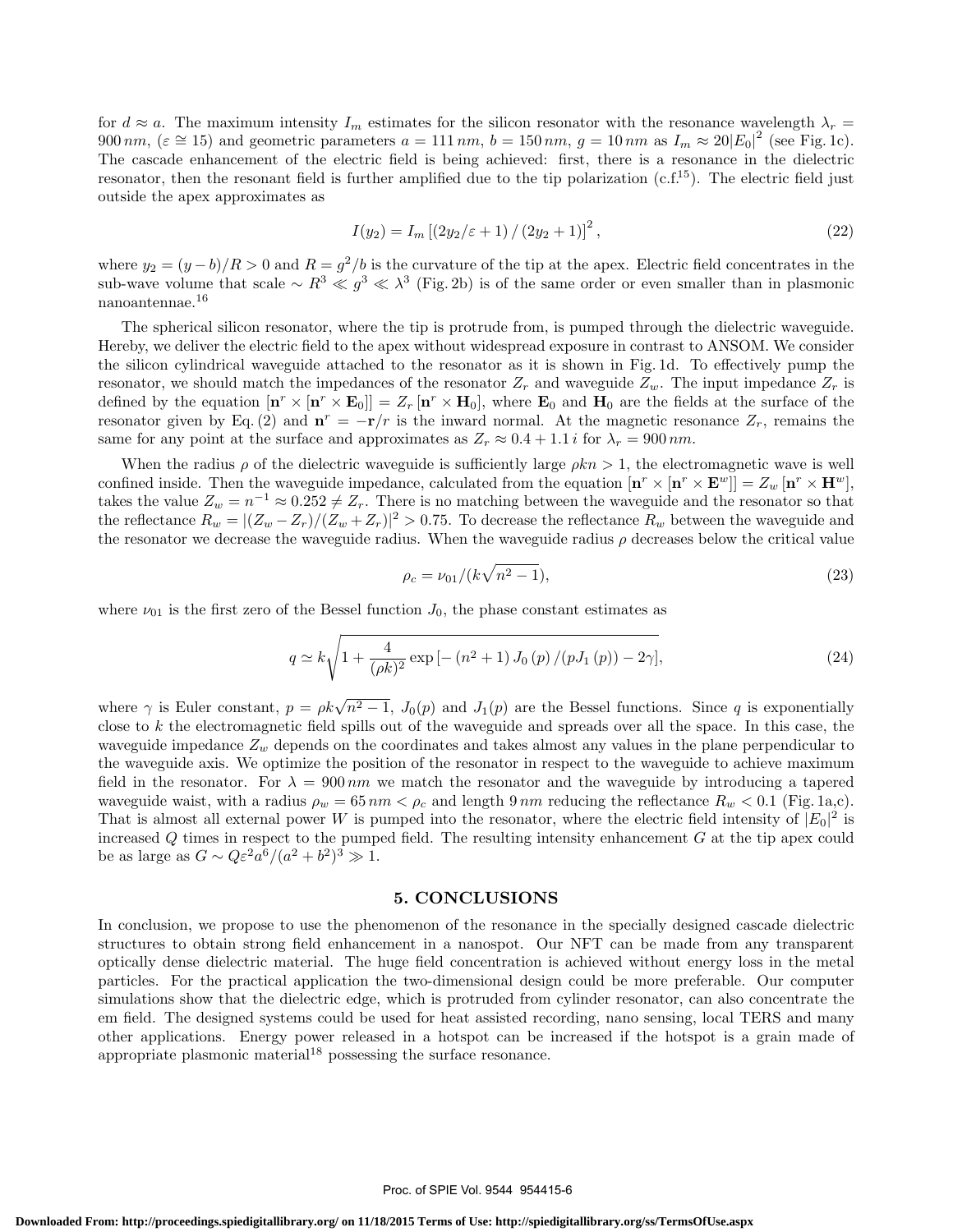

Figure 2. a) Dielectric tip guides electric field,  $a = 111 \, nm$ ,  $\lambda = 900 \, nm$ ; b)  $|E|$ -field profile along axis of the ellipsoidal tips of various length b, the apex curvature  $R = 1 \, nm$ ; external  $E^e$ -field and its tangent projection  $E_y^e$  in absence of the tip are also shown; note the internal field  $|E|$  equals to applied field  $E_y^e$ , whereas it reduces near the end of cylindrical tip; c) tip heats  $2 \, nm$  nanoparticles made out of magnetic alloy  $\text{Fe}t$ ;<sup>17</sup> heat production inside central magnetic particle is 1.4 times larger than in its neighbors.

### ACKNOWLEDGMENTS

We thanks the Supercomputing Center of the Novosibirsk State University for COMSOL computations; one of the authors (AKS) acknowledge important conversation with Prof. N. Boltasseva.

### REFERENCES

- 1. A. Armani, R. Kulkarni, S. Fraser, R. Flagan, and K. Vahala, "Label-free, single-molecule detection with optical microcavities," Science 317, pp. 783–787, 2007.
- 2. W. Challener, C. Peng, D. Itagi, A.V.and Karns, W. Peng, Y. Peng, X. Yang, X. Zhu, N. Gokemeijer, Y. Hsia, R. Rottmayer, and E. Seigler, M.A.and Gage, "Heat-assisted magnetic recording by a near-field transducer with efficient optical energy transfer," Nature Photonics 3, pp. 220–224, 2009.